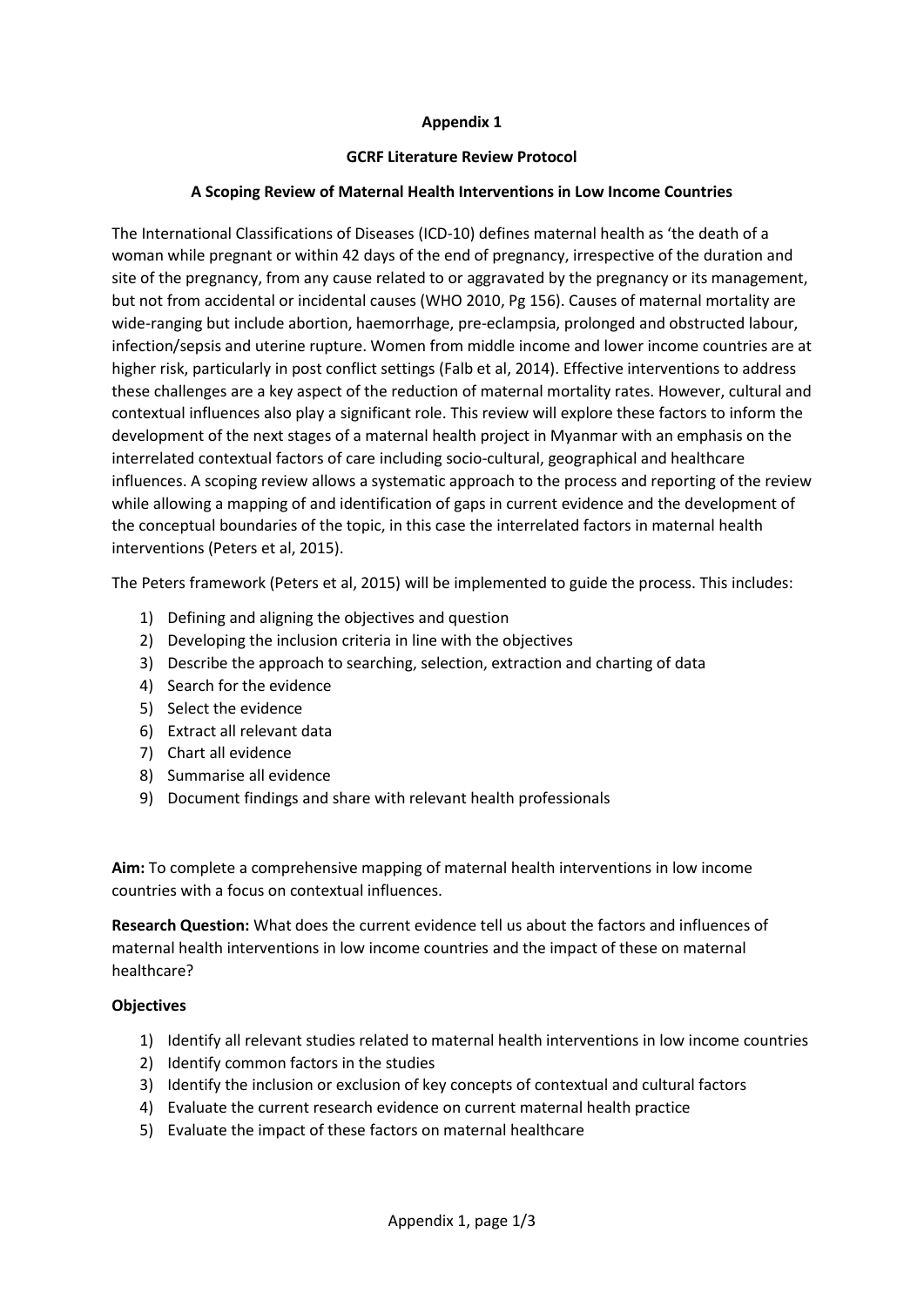## **Methods**

A scoping review will be completed to examine the evidence of maternal health interventions to address maternal mortality in low income countries. This type of review was considered the most effective as it allows the mapping of recent evidence and the emergence of key concepts currently occurring in maternal healthcare (Peters, 2017). Two key concepts will be explored and mapped within maternal health interventions: contextual and cultural practices. These concepts are particularly important within conflict and ethnic settings and will allow a comprehensive evidence base for future maternal health interventions and the identification of gaps in the research knowledge base.

Articles will be examined using the Population, Concept and Context evaluations (Peters et al, 2017) in line with the Joanna Briggs Institute recommendations. This will include mothers who are experiencing pregnancy, birth or the early postnatal stages up to six weeks. The key concept will be effective health interventions and there will be a focus on the contextual and cultural factors related to the location and groups being studied. The context of this study will be left open to interventions in the community, hospital or clinic to allow a range of interventions to be identified. In line with scoping review recommendations initial searches will include articles from any type of research methodology or evidence.

International journals and databases will be searched for interventions related to maternal health in low income settings. This will include interventions implemented or recommended by the World Health Organisation and UNICEF.

Implementing a systematic search strategy, six databases will be searched for literature examining factors related to maternal health interventions in low income settings. These will be:

- CINAHL
- Scopus
- Web of Science
- Embase
- Medline
- Global Health Library

### **Inclusion Criteria**

Articles between 2000 and 2018 will be examined to identify interventions which have a focus on maternal health following the most recent maternal health policy interventions. This timeframe includes the development of the Millennium Development Goals and the introduction of the Sustainable Development Goals. Search terms will include variations on maternal health, maternal mortality, maternal death, low income, maternal health education, community interventions, hospital interventions, clinic programmes, culture, context, ethnic groups, health interventions and motherhood programmes.

### **Exclusion Criteria**

Exclusion criteria will include studies with a focus on reproductive projects that do not include pregnancy or birth, mental health projects, disability or chronic illnesses and interventions based in in high or middle- income countries or before 2000.